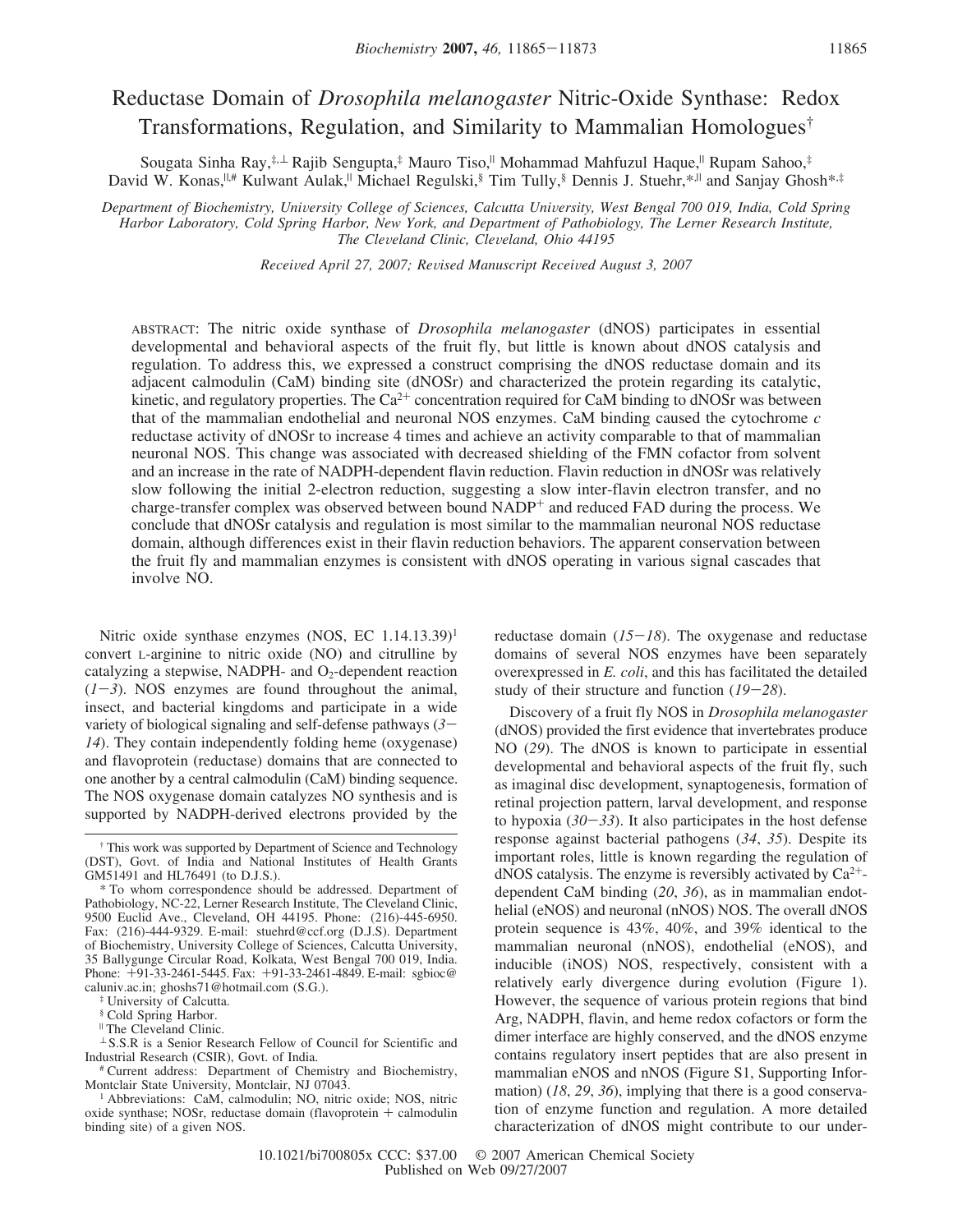

FIGURE 1: Phylogenetic tree for NOS family members. Multiple sequence alignment was performed with ClustalX (ftp://ftpigbmc. ustrasbg.fr/pub/ClustalX/) using default parameters and by drawing a tree based on exclusion of gaps, and with correction for multiple substitutions. Plots were prepared using NJPlot, taking the *Lymnea stagnalis* (T31080) NOS as an outgroup, and then formatted as a rootless tree using Treeview (Page, R. (1996) University of Glasgow). Major NOS groups are shaded. Full-length sequences were aligned for nNOS: *Oryctolagus cuniculus* (AAB68663), *H. sapiens* (P29475), *Rattus norvegicus* (P29476), and *Mus musculus* (JN0609); eNOS: *Ca*V*ia porcellus* (AAD29753), *M. musculus* (S71424), *H. sapiens* (A47501), *Bos taurus* (A38943), *Canis familiaris* (AAD5216); iNOS: *Cyprinus carpio* (CAB60197), *Gallus gallus* (Q90703), *Rattus nor*V*egicus* (BAA020), *Canis familiaris* (AAC7863), and *H. sapiens* (A49676).

standing of its function in fruit flies and to the evolution of NOS in vertebrates and invertebrates. Unfortunately, the dNOS enzyme has proved difficult to overexpress, and an initial characterization showed that dNOS expressed in *E.coli* had very low reductase and NO synthase activities relative to the mammalian enzymes (*36*).

To overcome this issue, we created a DNA construct that codes for the reductase domain and the CaM binding site of dNOS (dNOSr) and successfully overexpressed dNOSr in *E. coli*. This article characterizes the purified dNOSr regarding its catalysis, kinetics, and regulation, and compares the properties of dNOSr with those of the mammalian nNOSr and eNOSr enzymes.

#### **EXPERIMENTAL PROCEDURES**

*General Materials and Methods.* All reagents and materials were obtained from Sigma, Alexis Biochemicals, Amersham Biosciences, or other sources as previously reported (*37*). General experimental methods and equipment used were as previously reported (*37*), unless noted otherwise.

*dNOSr Construct Generation.* The dNOSr starts at Arg634 and ends at Pro1350. To generate the translation start site and to introduce a hexa-His tag upstream of Arg634, the following primers were used to amplify a fragment of dNOS cDNA. 5′-CACAT**ATG**CACCACCACCACCACCACCG-TGGCGAGAGCAAGGGC-3′ and 5′- CTTCATGAACTC-CTGCCGCGAGCTGGCCTTCAT**A**AAGG-3′. The first primer contains a translation initiation codon (bold) within a NdeI restriction site (underlined) that was used later for the final cloning step. The second primer covers an area of dNOS cDNA that contains two BspHI sites (underlined). The second of these sites was mutated (bold) so that the first

site could be used for the final cloning step. This mutation (C to T) did not change the coding capacity of the codon (Phe).

This PCR product was subcloned into pCR-4 vector (Invitrogen). Three fragments were isolated for the final cloning step: the 1.8 kb BspHI/HindIII fragment of dNOS, the 0.45 kb NdeI/BspHI fragment from the pCR-4 clone described above, and the 5.5 kb target vector pCWori that was digested with NdeI and HindIII. Positive clones of dNOSr were identified by restriction analysis.

*Expression and Purification of the dNOSr Domain.* The dNOSr proteins were expressed in recombinant *E.coli* BL21 cells. Transformed bacteria were grown at 37 °C in 3 L of terrific broth supplemented with 100 mg/L ampicillin. Protein expression was induced when the cultures reached an  $OD_{600}$ of 0.8 to 1 by adding 1 mM isopropyl- $\beta$ -D-thiogalactoside. After further growth at room temperature for 24 h, the cells were harvested and resuspended in buffer A (40 mM EPPS, 250 mM NaCl, and 10% glycerol) containing 1 mM EDTA, 0.5 mg/mL each of leupeptin and pepstatin, 1 mg/mL lysozyme, and phenylmethylsulfonyl fluoride. Cells were lysed by freeze-thawing three times in liquid nitrogen followed by sonication for five 45-s pulses with 1-min rest on ice between pulses. The cell lysate was centrifuged at 4 °C for 30 min, and the cell-free supernatant was precipitated by adding 50% (w/v) ammonium sulfate. The precipitant was centrifuged at 4 °C for 30 min at 16,000 rpm. The ammonium sulfate precipitate was resuspended in buffer A containing 1 mM phenylmethylsulfonyl fluoride, 5 mM  $\beta$ -mercaptoethanol,  $2 \mu M$  FAD, and  $2 \mu M$  FMN. The resuspended solution was loaded onto a Ni-NTA-Sepharose CL-4B column that had been charged with  $50 \text{ mM NiSO}_4$  and equilibrated with buffer A containing 1 mM phenylmethylsulfonyl fluoride (PMSF), 5 mM  $\beta$ -mercaptoethanol, 2  $\mu$ M FAD, and 2  $\mu$ M FMN. The column was washed with 5 times of equilibration buffer and 5 times of equilibration buffer containing 20 mM imidazole. The dNOSr protein was eluted with 100 mM imidazole in buffer A. The eluted protein sample was immediately brought to a final concentration of  $2 \text{ mM } CaCl<sub>2</sub>$ and applied to a column of CaM-Sepharose pre-equilibrated with Buffer A plus 2 mM  $CaCl<sub>2</sub>$ . The bound protein was washed extensively with the equilibration buffer and then eluted with Buffer A containing 3 mM EDTA. The resulting protein sample was concentrated, dialyzed against buffer A to remove the EDTA, and stored frozen in aliquots at  $-80$  °C.

*Determination of Bound FAD and FMN.* Bound FAD and FMN were released from dNOSr proteins by heat denaturation of the enzyme (95  $\degree$ C for 5 min in the dark). It is essential to use well-sealed vials for this procedure in order to avoid the loss of sample volume. Subsequently, samples were cooled to 4 °C and filtered to remove denatured protein. Samples were injected into a Hewlett-Packard ODS Hypersil  $5-\mu$ m 100  $\times$  21-mm C18 column, equipped with a C18 guard column, equilibrated with a buffer containing 10% acetonitrile (solvent A) and 90% 25 mM potassium dihydrogen phosphate at pH 5.8 (solvent B). The flavins were eluted by washing the column with the equilibration buffer mixture (10% solvent A and 90% solvent B) and then increasing solvent B from 10% to 20% in the next 20 min. FAD and FMN had retention times of 6.8 and 9.6 min, and the peaks were completely resolved. Flavins were detected by fluo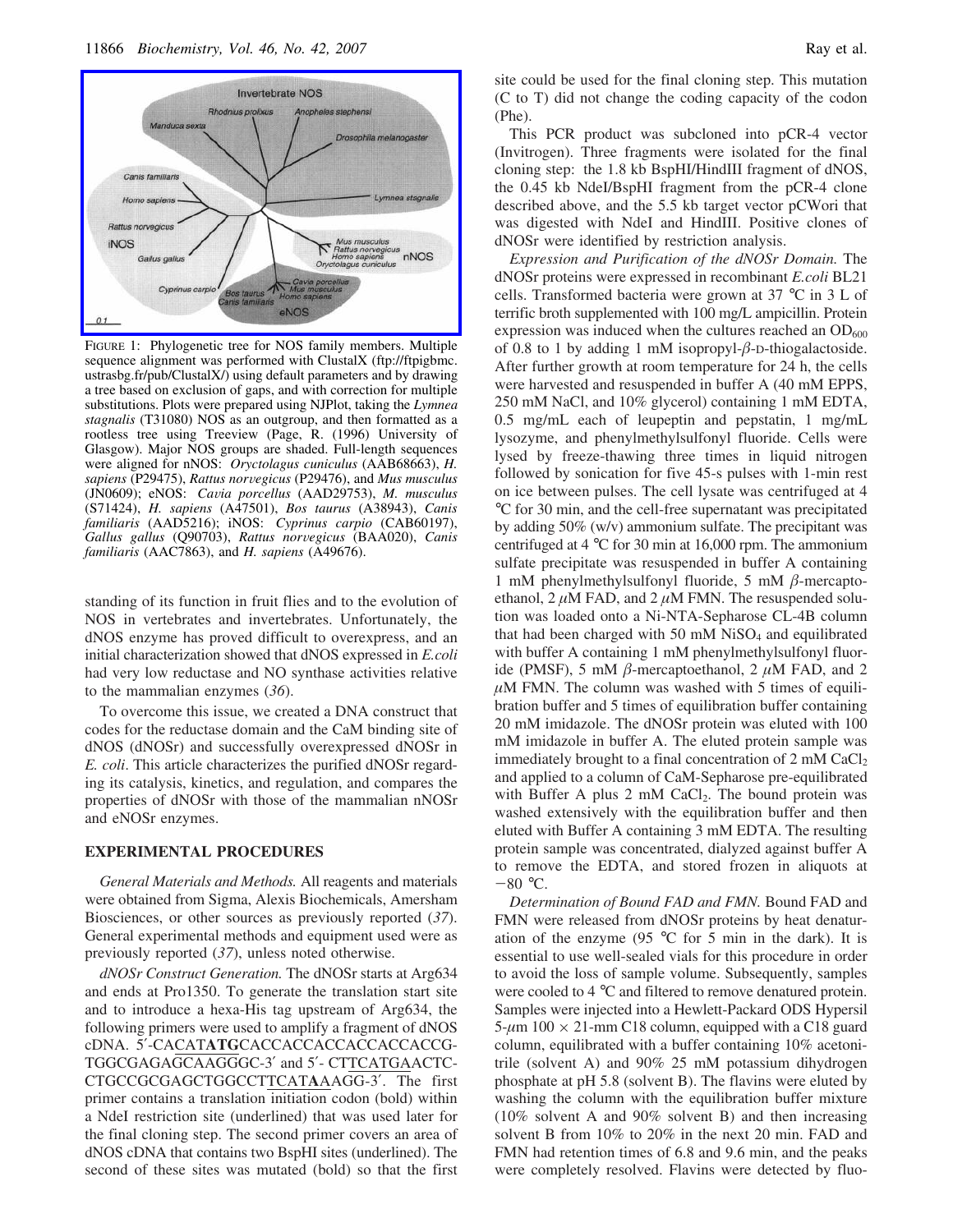rescence emission and quantitated on the basis of authentic freshly prepared FAD and FMN standards.

*Reduction of External Electron Acceptors.* Wavelengths and extinction coefficients used to quantitate the NADPHdependent reduction of cytochrome *c* and ferricyanide were 550 nm (20.6 mM<sup>-1</sup> cm<sup>-1</sup>) and 420 nm (1.2 mM<sup>-1</sup> cm<sup>-1</sup>), respectively (*38*). The composition of the assay mixture was 40 mM EPPS at pH 7.6, 4  $\mu$ M FAD, 4  $\mu$ M FMN, 0.1 mg/ mL bovine serum albumin,  $10 \mu g/mL$  CaM, 0.6 mM EDTA, 10 units/mL catalase, 10 units/mL superoxide dismutase, and cytochrome *c* or ferricyanide at 0.1 or 1 mM, respectively. In some cases,  $0.83$  mM Ca<sup>2+</sup> was added to promote CaM binding to dNOSr. After the addition of dNOSr, the reaction was initiated by adding 0.1 mM NADPH.

*NADPH Oxidation.* The initial rate of NADPH oxidation at 25 °C was quantitated spectrophotometrically at 340 nm using an extinction coefficient of 6.22 mM-<sup>1</sup> cm-<sup>1</sup> (*38*). The dNOSr (∼25 nM) was added to a cuvette containing 40 mM EPPS (pH 7.6), 15  $\mu$ g/mL CaM, 0.62 mM CaCl<sub>2</sub>, 4  $\mu$ M each of FAD, and FMN, 100 units/mL catalase to give a final volume of 0.75 mL. The reaction was started by adding NADPH to give 0.2 mM.

*Measurement of Apparent K<sup>m</sup> for NADPH.* Apparent *K*<sup>m</sup> value of dNOSr was determined in the presence or absence of bound CaM by assays of cytochrome *c* reductase activity measured at 550 nm in cuvettes. Assays were run at 25 °C in 40 mM EPPS (pH 7.6), containing 4  $\mu$ M FAD, 4  $\mu$ M FMN, 0.1 mg/mL BSA, 70 µM cytochrome *c*, 0.6 mM EDTA or 0.8 mM  $Ca^{2+}$  and 0.1  $\mu$ M CaM, and variable concentrations of NADPH  $(0.5-15 \mu M)$ . Reactions were started by adding 1.5 nM enzyme in 1 mL final volume. Data were fitted to the Michaelis-Menten equation using the software Origin, version 6.1.

*Fluorescence Spectroscopy.* Tryptophan fluorescence emission was measured using a Hitachi model spectrofluorometer. A 1 mL quartz cuvette with a path length of 1 cm was used for the experiments. Dilution effects were less than 0.5%, and the samples were maintained at 28 °C during measurement. The dNOSr proteins were diluted to  $2 \mu M$  in 40 mM EPPS (pH 7.4), containing 0.6 mM EDTA, and 3  $\mu$ M CaM. Measurements were initiated by irradiating the protein with 290-300 nm light. Emission spectra were recorded between 300 and 450 nm before and after the addition of 1 mM CaCl<sup>2</sup> to induce CaM binding to dNOSr and the addition of 3 mM EDTA to induce dissociation of CaM. Control experiments that omitted either dNOSr protein or calmodulin were also run. Flavin fluorescence measurements were done under identical conditions except that the proteins were irradiated with 450-460 nm light, and their emission spectra were recorded between 450 and 700 nm. In some experiments, flavin and tryptophan fluorescence emission at 530 and 340 nm, respectively, was monitored over time before and after the addition of  $CaCl<sub>2</sub>$  or EDTA. In most experiments, aliquots were withdrawn from the cuvette at various time points for the measurement of cytochrome *c* reductase activity.

*Anaerobic Stopped-flow Fla*V*in Reduction Kinetics*. Stoppedflow rapid scan analysis of flavin reduction by excess NADPH was performed under anaerobic conditions at 10 °C using a TgK Ltd. SF-61 apparatus with diode-array detection. Single wavelength data was obtained using a TgK Ltd. SF-51MX equipped with photomultiplier detection. The

absorbance changes associated with dNOSr flavin reduction by NADPH were recorded by rapidly mixing a solution of oxidized dNOSr  $(6-10 \mu M)$  containing either EDTA (1 mM) or CaCl<sub>2</sub> (2 mM) + CaM (20-25  $\mu$ M) with a solution of  $60-100 \mu M$  NADPH (excess NADPH). The maximum absorbance value for a given protein sample at 457 nm during single wavelength experiments was obtained by replacing the NADPH solution in one of the stopped-flow syringes with buffer only and recording additional mixing events. Absorbance changes at 457 and 600 nm were averaged from 6 to 10 individual reactions and were fit to single or multiple exponential functions using software provided by the instrument manufacturer as indicated in the text. Percent absorbance changes were calculated for the absorbance change occurring in the instrument dead time (1.5 ms) and for each kinetic phase as the ratio between the total absorbance change and the relative absorbance changes obtained from the fitting program.

*Anaerobic Pre-Steady-State Cytochrome c Reduction.* A solution of dNOSr (16  $\mu$ M), glycine (3 mM), 5-deazariboflavin (catalytic amount), and either EDTA  $(1 \text{ mM})$  or  $CaCl<sub>2</sub>$  $(2 \text{ mM}) + \text{CaM} (30 \mu \text{M})$  was completely photoreduced at 4 °C in an anaerobic cuvette using a commercial slide projector bulb. The pre-reduced protein sample was rapidly mixed with a solution of cytochrome  $c$  (3  $\mu$ M) at 10 °C in a stoppedflow spectrophotometer, and the absorbance change at 550 nm was recorded. In some cases, 1 mM NADPH was added to the pre-reduced protein sample, and the mixture was incubated at 10 °C for 15 min prior to mixing. Absorbance data were fit to a single-exponential function.

*Oxidation of Reduced dNOSr.* A solution of dNOSr protein  $(3.5 \,\mu\text{M})$  containing either EDTA  $(1 \text{ mM})$  or CaCl<sub>2</sub>  $(2 \text{ mM})$  $+$  CaM (20  $\mu$ M) in air-saturated buffer was reduced by adding NADPH (80  $\mu$ M) and then allowed to autoxidize at room temperature in an open cuvette while following the process at 457 nm and recording visible spectra at different points during the experiment.

## **RESULTS AND DISCUSSION**

*Expression and Purification of dNOSr*. The fruit fly gene encoding dNOS consists of 19 exons and is dispersed over 34 kb of the genomic DNA (*39*). Alternative splicing and initiation of transcription from different start sites is common in *Drosophila* and ultimately may produce various enzymatically inactive proteins (*39*, *40*). This ambiguity may explain the difficulties we have encountered in overexpressing dNOS in a heterologous system for biochemical studies and may explain the low reductase (Table 1) and NO synthesis (*36*) activities of the purified dNOS protein.

Our alternative strategy was to overexpress and study the separate reductase and oxygenase domains of dNOS, as has been done successfully for a number of NOS enzymes (*40*, *41*). We successfully expressed dNOSr in *E. coli* and purified the protein to 95% homogeneity by sequential chromatography on Ni-NTA and CaM affinity resins (data not shown). The typical yield of purified protein was 5 to 6 mg/L culture. Its apparent molecular mass of ∼81 kDa was in good agreement with the predicted size of the polypeptide based on the DNA sequence. The dNOSr was bright yellow indicating that oxidized flavins were bound, and HPLC analysis confirmed that two flavin molecules were bound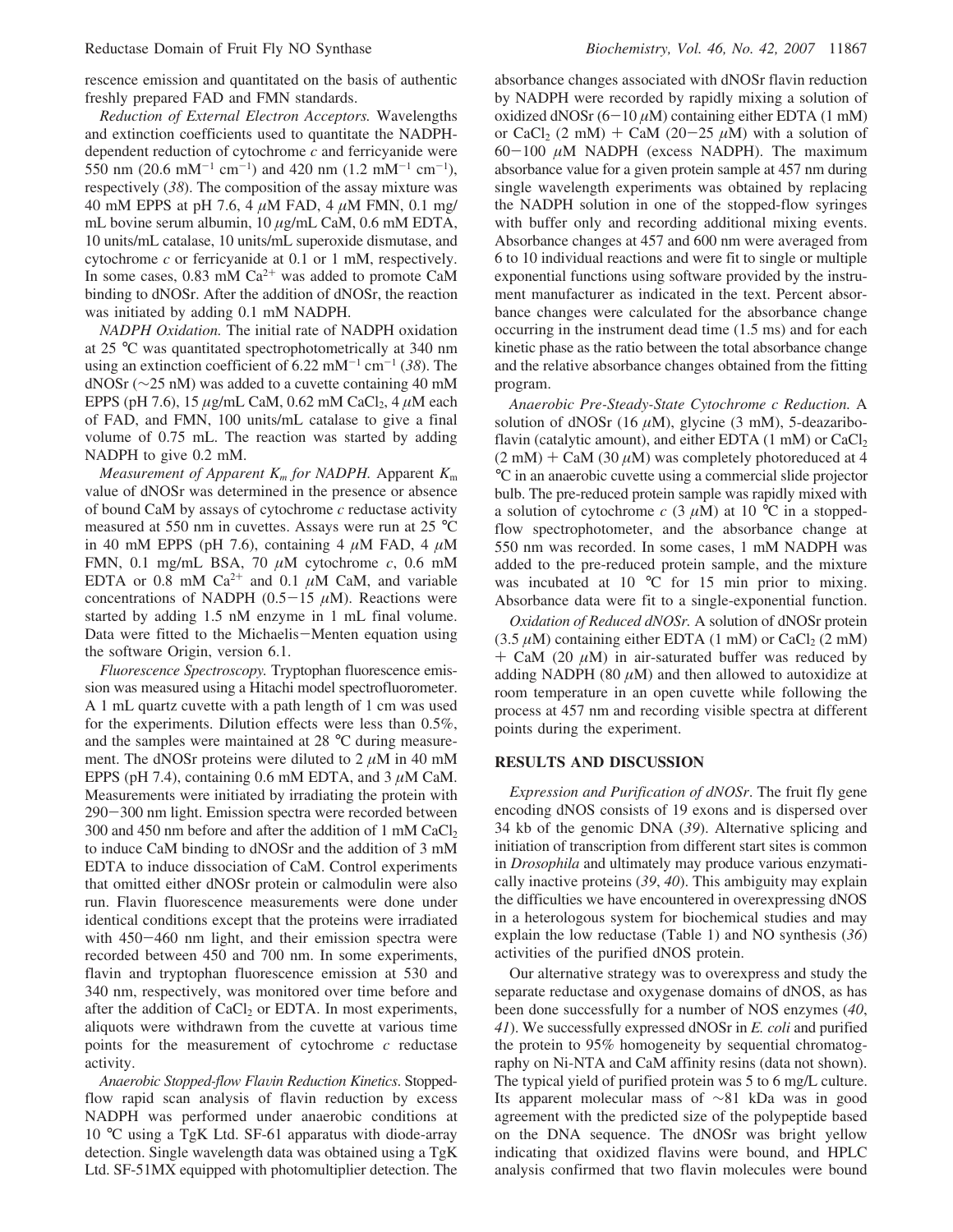|  |  | $\mathbf{u}$ |
|--|--|--------------|
|  |  |              |
|  |  |              |
|  |  |              |

|                                            | cytochrome $c$ reduction<br>$(min^{-1})$ |                                  |                                               | ferricyanide reduction<br>$(min^{-1})$ |                                      | NADPH oxidation<br>$(\text{min}^{-1})$          |  |
|--------------------------------------------|------------------------------------------|----------------------------------|-----------------------------------------------|----------------------------------------|--------------------------------------|-------------------------------------------------|--|
| protein                                    | $+CaM$                                   | $-CaM$                           | $+CaM$                                        | $-CaM$                                 | $+CaM$                               | $-CaM$                                          |  |
| dNOSr<br>$dNOS^b$<br>nNOSr<br>$e$ NOSr $c$ | $2356 \pm 32$<br>$3930 \pm 202$<br>125   | $644 \pm 9$<br>$455 \pm 9$<br>64 | $8249 \pm 288$<br>74<br>$2900 \pm 201$<br>225 | $4449 \pm 210$<br>$1505 \pm 29$<br>NA. | $48 \pm 2$<br>NA<br>$80 \pm 5$<br>NA | $15 \pm 2$<br><b>NA</b><br>$5 + 2$<br><b>NA</b> |  |

*a* Assays for dNOSr or nNOSr were run at room temperature. Activities are the mean of at least four trials  $\pm$  SD. Values taken from the literature were also recorded at room temperature, but the SDs, if available, were omitted. NA, not available. *b* Sengupta et al., ref 36. *c* Ghosh et al., ref 59.



FIGURE 2: UV-visible spectra of oxidized and one-electron reduced dNOSr.

per mol of enzyme (data not shown). The absorption spectra of dNOSr as purified contained two maxima at 385 and 457 nm with a shoulder at 485 nm (Figure 2). The absence of a broad absorbance peak near 600 nm indicates that the dNOSr was fully oxidized after the purification procedure. The addition of a small amount of either NADPH or sodium dithionite under aerobic conditions caused a partial loss of absorbance at 457 nm and the appearance of a broad absorbance peak near 600 nm, which remained stable for a long period of time in the presence of air (Figure 2). This indicates that dNOSr forms an air-stable flavin semiquinone as in the mammalian NOS reductases and in most flavoproteins of this class (*42*).

*Reductase Activities.* We measured the NADPH-dependent reductase activities of dNOSr toward the acceptors cytochrome  $c$ , FeCN<sub>6</sub>, and  $O_2$ . For five dNOSr preparations, the rates of cytochrome *c* reduction decreased less than 10% in the absence of added FMN and FAD (data not shown), confirming that the isolated protein is flavin-replete. Table 1 reports the basal and CaM-stimulated activities of dNOSr and compares them to the activities of nNOSr and the reported activities of dNOS and eNOSr. The reductase activities of dNOSr were most similar to mammalian nNOS with regard to their magnitude and were much greater than the activities of mammalian eNOS (*43*). The dNOSr reductase activities displayed the same rank order toward the three electron acceptors as do the mammalian NOS reductases, in that they all transfer electrons to ferricyanide most rapidly, followed by cytochrome  $c$ , and then dioxygen. The activities of dNOSr were much greater than those previously reported for the bacterially expressed full-length dNOS (*36*). Our current data suggest that an earlier report of poor reductase activity for dNOS (*36*) was probably due to a problem expressing a fully active form of the full-length enzyme.

The dNOSr showed an approximate 4-fold rate enhancement for cytochrome *c* reduction upon CaM binding, while for ferricyanide and  $O_2$  reduction, the rate of enhancement was about 2- and 3-fold, respectively. This confirms that



FIGURE 3: Apparent  $K_m$  for NADPH in CaM-bound and -free dNOSr. Cytochrome *c* reductase activities of CaM-free or CaMbound dNOSr were measured at room temperature for each indicated NADPH concentration. The data were fit to the Michaelis-Menten equation to obtain apparent  $K<sub>m</sub>$  values. Reactions were run in triplicate.

dNOS is CaM-responsive (*36*) in a manner generally similar to the mammalian nNOS and eNOS enzymes and shows that dNOSr achieves about half the gain in activity that one observes when CaM binds to nNOSr (Table 1) (*43*, *44*). In general, the data show that (i) dNOSr has much greater reductase activity than what was previously reported for dNOS (*36*) and that (ii) dNOSr is catalytically more similar to nNOS than to eNOS.

*Apparent K<sup>m</sup> for NADPH*. We determined an apparent *K*<sup>m</sup> value for NADPH by measuring the initial cytochrome *c* reductase activity of dNOSr over a range of NADPH concentrations both in the presence and absence of bound CaM (Figure 3). This gave apparent  $K<sub>m</sub>$  values for NADPH of 4.1  $\pm$  0.1 and 3.2  $\pm$  0.2  $\mu$ M in the CaM-free and CaMbound dNOSr, respectively. These values are similar to those determined for mammalian NOS enzymes under similar experimental conditions (*45*, *52*).

*CaM Binding to dNOSr.* We measured cytochrome *c* reductase activities to determine the  $Ca^{2+}$  concentration required for CaM binding to dNOSr. The relationship between reductase activity and the free  $Ca^{2+}$  concentration is shown in Figure 4. The half-maximal increase in activity (EC50) was achieved at between 100 and 150 nM free  $Ca^{2+}$ concentration, while maximum activity was attained at 500 to 1000 nM free  $Ca^{2+}$  concentration. In comparison, the EC50 value we obtained for nNOSr in identical experiments was  $150-200$  nM free  $Ca^{2+}$  and for eNOSr was 80-100 nM free  $Ca^{2+}$  (data not shown) (46). These data confirm that CaM binding to dNOS may require intracellular  $Ca^{2+}$ concentrations to increase above the resting level in cells, consistent with dNOS functioning in cell signaling cascades (*9*, *47*). The data also suggest that CaM binding to dNOSr may require a free  $Ca^{2+}$  concentration that lies between the concentrations required by nNOS and eNOS. However, it is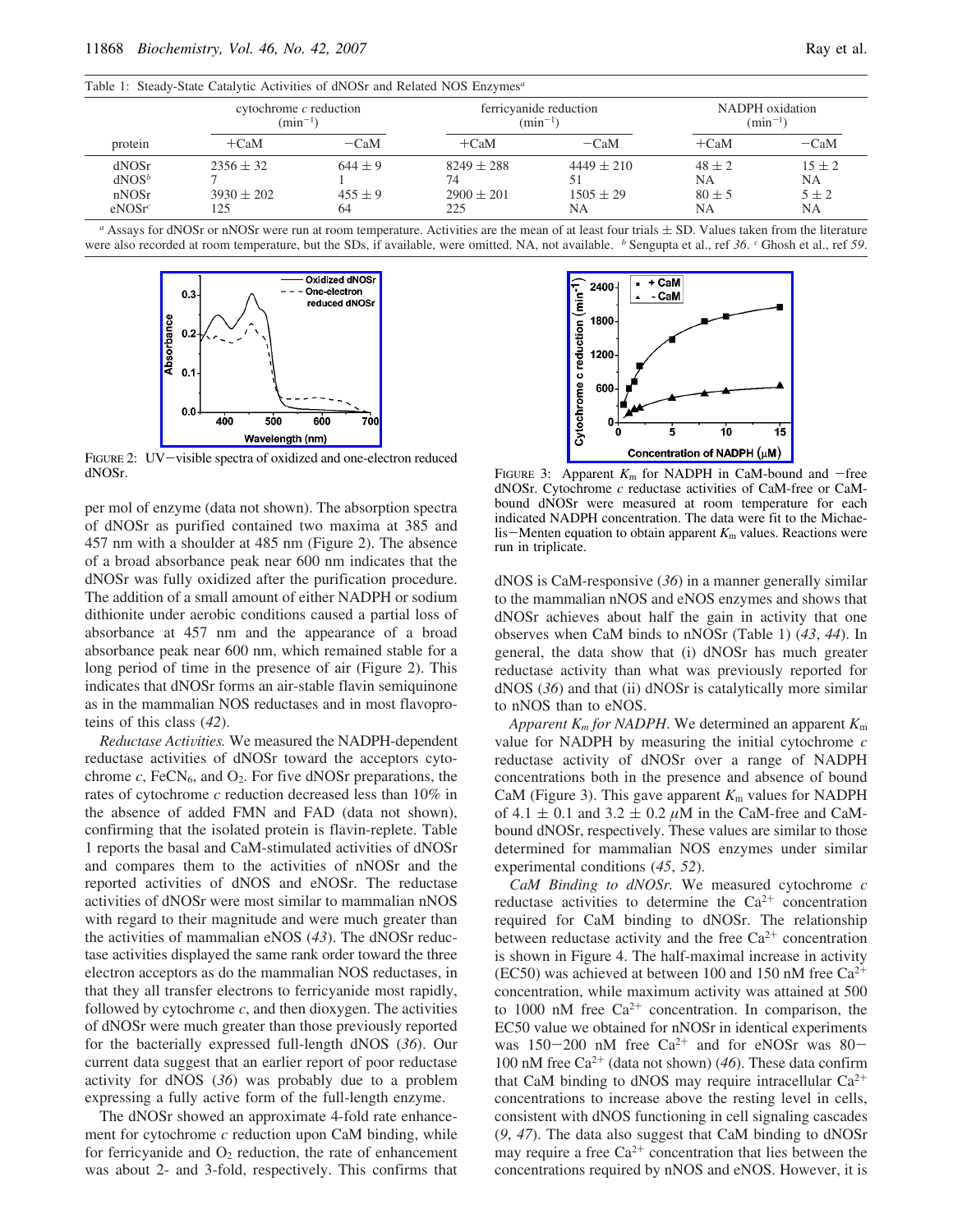

FIGURE 4:  $Ca^{2+}$  concentration dependence for CaM binding to dNOSr. Cytochrome *c* reductase activity of dNOSr was measured at room temperature in the presence of CaM and at the indicated free  $Ca^{2+}$  concentrations. Data points are the mean of three measures and are representative of two trials.



FIGURE 5: Effect of CaM on dNOSr tryptophan and flavin fluorescence. Cuvettes contained dNOS, CaM, and EDTA in buffer. Panels A and B show tryptophan fluorescence emission in samples before CaM binding  $(-)$ , after the addtion of Ca<sup>2+</sup> to promote CaM binding (---), and after the addition of excess EDTA to dissociate CaM from the protein  $(\cdots)$ . The sample spectra were recorded at room temperature 10 min after each addition. Panels C and D show flavin fluorescence emission in samples undergoing the same procedures described above. Data are representative of three identical experiments.

important to note that the N-terminal hexa-His tag that we incorporated for aiding protein purification lies next to the CaM binding motif, and so could conceivably affect the  $Ca^{2+}$ dependence of dNOSr.

To investigate if CaM binding causes protein conformational change in dNOSr, we monitored the tryptophan and flavin fluorescence upon CaM binding to fully oxidized dNOSr. CaM binding to dNOSr increased both its tryptophan and flavin fluorescence (Figure 5). This is identical to the behavior of nNOSr in similar experiments (*38*, *41*). In the case of dNOSr tryptophan fluorescence, the increase was almost fully reversed upon the addition of EDTA, which by chelating  $Ca^{2+}$  should cause CaM to dissociate. Indeed, this was confirmed by our observation of an expected increase and decrease in cytochrome *c* reductase activity in sample aliquots removed at the appropriate time points (data not shown). Unlike tryptophan fluorescence, the increase in dNOSr flavin fluorescence was not fully reversed upon EDTA addition, despite the cytochrome *c* reductase activity measurements showing that EDTA caused a complete return



FIGURE 6: Kinetics of NADPH-dependent flavin reduction in dNOSr. Stopped-flow data were collected during anaerobic reduction of oxidized dNOSr by a 10-fold molar excess of NADPH at 10 °C. Panels A, B, and C contain rapid-scan diode array spectra collected over 1, 10, and 584 s of the reaction, respectively. Insets show the time course of absorbance change at 457 and 600 nm. Data are representative of three similar experiments.

to basal reductase activity (data not shown). This behavior is reminiscent of nNOSr (*41*), and may indicate some small loss of bound flavins into solution or a return to a somewhat different distribution of conformational states upon the dissociation of CaM. Regardless, the fluorescence data strongly suggest that dNOSr is subject to a protein conformational equilibrium as described for nNOSr that involves solvent-shielded and deshielded conformational states of the FMN module and can be reversibly shifted toward the FMNdeshielded state by CaM binding (*37*, *50*). This shift in the conformational equilibrium is thought to explain how CaM increases the cytochrome *c* reductase activity of nNOSr, and our data with dNOSr provide additional support for this hypothesis.

*Kinetics of NADPH-Mediated Flavin Reduction. Flavin* reduction was studied under anaerobic conditions at 10 °C by mixing the oxidized dNOSr protein with excess NADPH in a stopped-flow spectrophotometer that was equipped with either a diode array or single wavelength detector. Absorbance changes at 457 and 600 nm were monitored to follow the kinetics of flavin reduction. Sets of rapid scan spectra that record the reduction process over increasingly broad time periods are shown in Figure 6. Reduction of dNOSr by NADPH was best described as a triphasic process that took nearly 400 s to complete under these conditions. The first phase of the reaction occurred within 1 s and involved about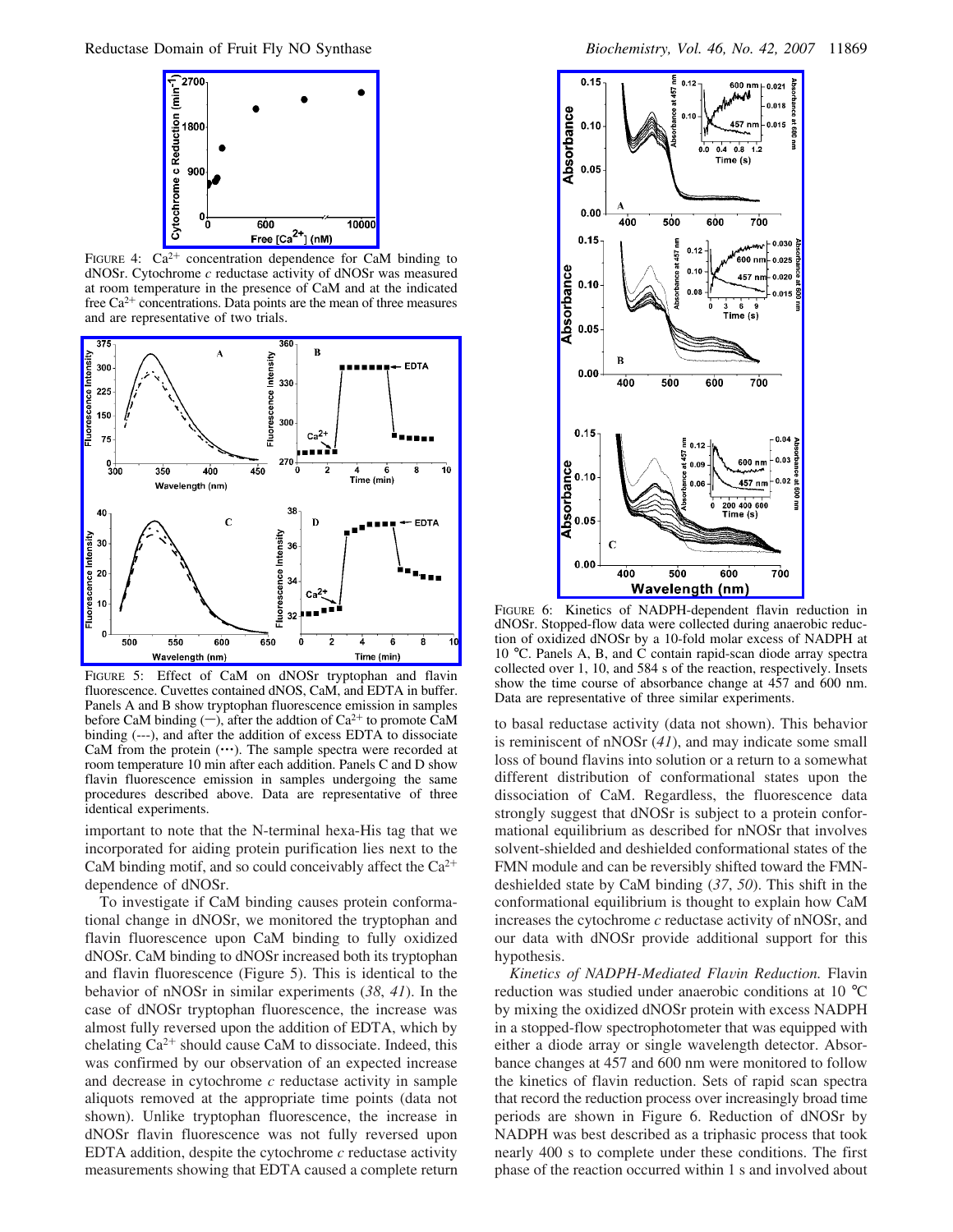40% of the total absorbance decrease at 457 nm (Figure 6, panel A). This phase was accompanied by only a small absorbance increase in the 500-700 nm region, suggesting that it involved mainly the hydride transfer from NADPH to FAD with little subsequent electron transfer from the FAD hydroquinone to FMN. The second phase of the reaction was distinguished by a significant absorbance gain in the 500- 700 nm region that continued for about 18 s until it started to decrease (Figure 6, panel B). In nNOSr or other related flavoproteins, an absorbance increase in the  $500-700$  nm region at this stage is thought to reflect inter-flavin electron transfer and buildup of flavin semiquinone species (*42*, *48*). Subsequently, we observed a third phase that involved a further loss of absorbance at 457 nm and at 600 nm (Figure 6, panel C), which likely corresponds to the further reduction of the flavin semiquinone species by a second molecule of NADPH and also likely involves some electronic disproportionation between enzyme molecules in solution.

In general, the reduction of mammalian NOS or other related flavoproteins by NADPH begins with hydride transfer to FAD, followed by an inter-flavin  $(FADH<sub>2</sub>$  to FMN) electron transfer to generate protein forms containing the flavin semiquinones (*49*-*51*). Subsequent events include NADP<sup>+</sup> dissociation, binding of a second molecule of NADPH, additional inter-flavin electron transfer, and a second hydride transfer to FAD. The initial phase of the dNOSr reduction occurred within 1 s and appears to mainly involve hydride transfer from NADPH to FAD with a negligible amount of inter-flavin electron transfer. The relatively slower second phase likely reflects an inter-flavin electron transfer step. It is remarkable that flavin semiquinone buildup took nearly 18 s to reach a maximum in dNOSr, which is very slow compared to that of mammalian NOS enzymes (*28*, *48*, *43*, *49*). Further reduction of dNOSr also took a considerably longer time. For example, very similar spectral transitions were observed during the reduction of nNOSr by excess NADPH at the same temperature, but the process is almost completed within 2 s compared to almost 400 s for dNOSr (*28*, *48*). In nNOSr, flavin semiquinone buildup reached a maximum within about 0.5 s. Our data suggest that inter-flavin electron transfer during NADPH reduction of dNOSr is much slower than that in nNOSr, at least when studied in stopped-flow experiments similar to those employed here. The reason for the difference is unclear. However, it is important to note that the cytochrome *c* reductase activities of dNOSr and nNOSr are not so different (Table 1). This implies that the speed of flavin reduction and FMNH<sup>2</sup> formation in dNOSr in the presence of an electron acceptor (cytochrome *c*) during steady-state catalysis must be faster than what we observe in the stopped-flow study and more similar to nNOSr.

Because CaM is known to increase the rate of flavin reduction in nNOSr (*42*, *48*), we examined if CaM would alter the kinetics of flavin reduction in dNOSr. Our rapid scan results indicated that CaM-bound dNOSr still had a relatively slow flavin reduction process that was similar to the CaM-free condition described above (data not shown). We decided to focus more closely on the initial phase of the flavin reduction process by collecting stopped-flow traces in the first second of the reaction using a photomultiplier detector set at 457 nm. The absorbance traces obtained during the reduction of CaM-free or CaM-bound dNOSr with excess



FIGURE 7: Effect of CaM on the kinetics of NADPH-dependent flavin reduction in dNOSr. Stopped flow traces were collected at 457 nm after rapidly mixing 7  $\mu$ M oxidized dNOSr with excess NADPH under anaerobic conditions at 10 °C. The traces shown are an average of 6 to 7 individual scans and are representative of two independent experiments.

NADPH are shown in Figure 7. For each experiment, an initial absorbance value representing no flavin reduction was obtained to indicate the amount of the total absorbance change that takes place in the instrument mixing dead time (*48*). The absorbance traces recorded during the 1 s reactions were best fit to a triple exponential function using the process described in Experimental Procedures, and the observed rate constants are reported in Table 2. We observed a 1.8-fold stimulatory effect of CaM on rate constant  $k_1$ , whereas values for  $k_2$  and  $k_3$  remained essentially similar both in the presence and absence of CaM. In general, this mimics how CaM affects flavin reduction kinetics in nNOSr, although the degree of CaM stimulation in dNOSr is less than that observed for nNOSr under identical conditions, where CaM increases  $k_1$  by 3 to 4 times and also increases the slower phases of flavin reduction (*48*, *51*).

The lack of an absorbance increase at 700 nm during the reduction of dNOSr by NADPH indicates that a chargetransfer complex between  $FADH_2$  and  $NADP^+$  did not build up in dNOSr during the stopped-flow reaction. Likewise, we found that no charge-transfer complex built up during a stepwise, equilibrium photoreduction of dNOSr in the presence of NADP<sup>+</sup> and in the presence or absence of CaM (data not shown). The inability to form a charge-transfer complex either in the pre-steady state or equilibrium condition during flavin reduction distinguishes dNOSr from nNOSr, which builds up charge-transfer complexes under both experimental settings (*42*, *48*, *52*). This implies that the interaction between the bound FADH<sub>2</sub> cofactor and the nicotinamide ring of NADP<sup>+</sup> differs in dNOSr compared to that in nNOSr (*45*, *48*, *52*) and that it may be more similar to the Asp1393 point mutants of nNOSr, which do not form observable charge-transfer complexes during their reduction by NADPH (*48*, *52*).

*Reactivity of Reduced dNOSr Flavins with Oxygen.* Oxidized samples of CaM-free or CaM-bound dNOSr were mixed with a 20-fold molar excess of NADPH in airsaturated buffer: visible spectra were collected at different time points, or alternatively, the flavin absorbance was continuously monitored with time. Figure 8 shows that dNOSr maintained a significant population of flavin semiquinone species, while NADPH was being oxidized. The CaM-bound dNOSr consumed the NADPH somewhat faster than the CaM-free enzyme and had a faster rate of flavin oxidation once the NADPH became depleted. This correlates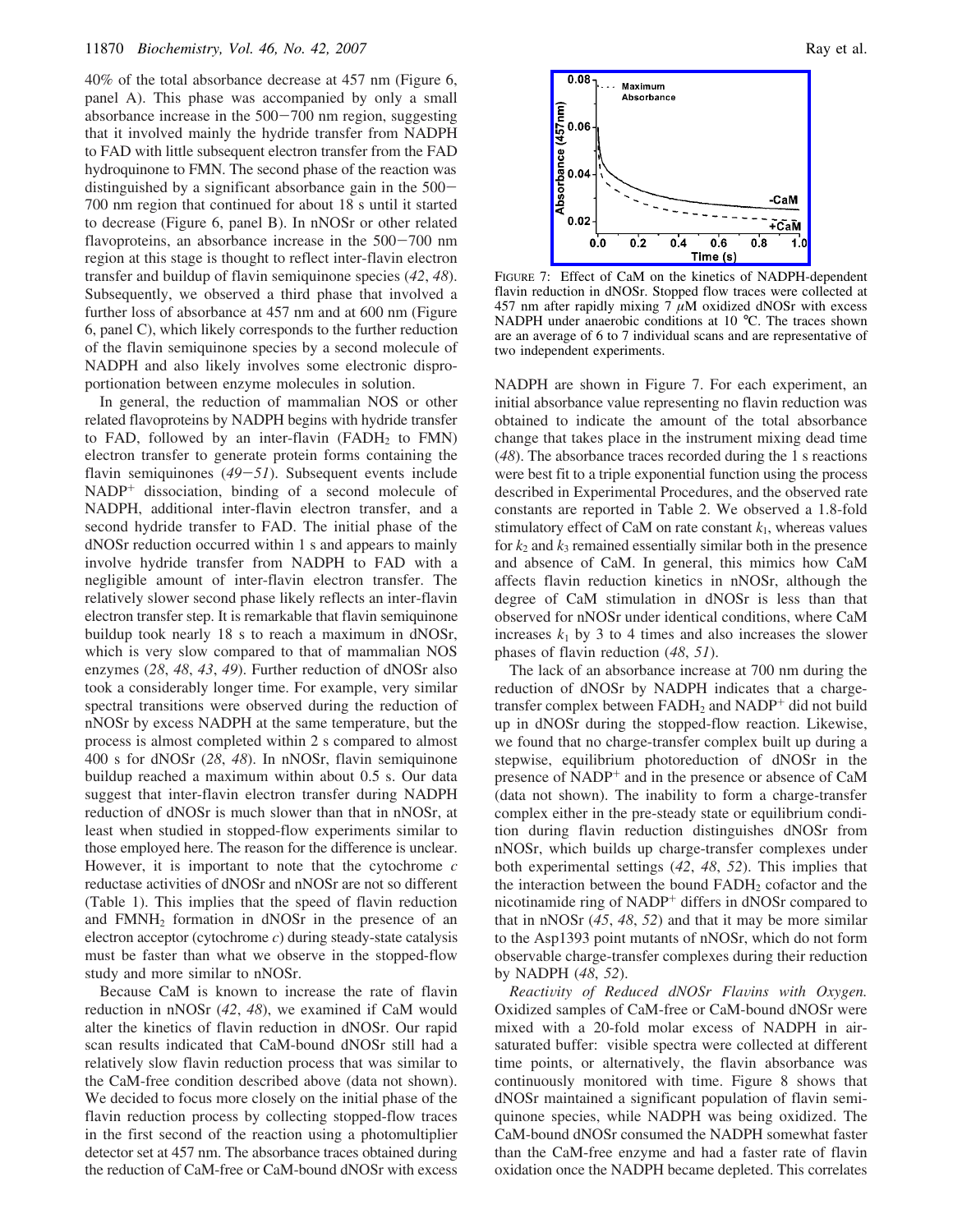| Table 2: Kinetics of Flavin Reduction in $dNOSr^a$ |                  |                         |                                       |                                             |                                            |
|----------------------------------------------------|------------------|-------------------------|---------------------------------------|---------------------------------------------|--------------------------------------------|
| protein                                            | conditions       | instrument<br>dead time | $k_1$ (%)<br>$(s^{-1})$               | $k_2 (\%)$<br>$(s^{-1})$                    | $k_3$ (%)<br>$(s^{-1})$                    |
| dNOSr                                              | $-CaM$<br>$+CaM$ | 23%<br>23%              | $70 \pm 4(33\%)$<br>$127 \pm 5(35\%)$ | $6.0 \pm 0.2$ (29%)<br>$6.4 \pm 0.9$ (24\%) | $1.2 \pm 0.1$ (15%)<br>$1.6 \pm 0.1$ (17%) |

*<sup>a</sup>* dNOSr was mixed with a 10-fold molar excess of NADPH in a stopped-flow instrument at 10 °C, and the absorbance change was recorded at 457 nm. Rates were determined as described in Experimental Procedures. Rates are the mean  $\pm$  S.D. for 6-10 mixing experiments. The values in parentheses are the percentage of absorbance change attributed to each kinetic phase.



FIGURE 8: Kinetics of flavin oxidation in dNOSr. Cuvettes containing CaM-free or -bound dNOSr  $(3.5 \mu M)$  in air-saturated buffer had a 20-fold molar excess of NADPH added at the indicated time, and the absorbance at 457 nm was followed over time. The inset contains visible spectra that were recorded prior to, during, and after NADPH oxidation by dNOSr at points indicated by numerals. The data shown are representative of three experiments.

well with the approximate 3-fold greater steady-state NADPH oxidase activity of CaM-bound dNOSr (Table 1). Both CaMfree or CaM-bound dNOSr samples had a similar final absorbance value at the end of the oxidation reaction indicating that their final states were the same and that they presumably contained an air-stable FMN semiquinone. These results are generally similar to those reported for nNOSr and indicate that the reduced flavins in dNOSr react relatively slowly with  $O_2$  in both the CaM-free and CaM-bound states. The data in Figure 8 gave estimated reaction rates of 10 and 15  $min^{-1}$ , respectively. These are about twice the rates reported for nNOSr under similar reaction conditions (*45*, *48*).

*Regulation of the FMN Module Conformational Equilibrium.* In nNOSr, the FMN module exists in equilibrium between a shielded and a deshielded conformational state (*45*, *49*, *53*). The FMN-shielded state is stabilized by NADPH binding, while the FMN-deshielded state is stabilized by CaM binding (*45*, *48*, *50*, *52*). To determine if dNOSr employs a similar regulation, we utilized an established stopped-flow method (*48*, *50*) to measure the degree of FMN shielding in dNOSr and the effects of NADPH and CaM. We measured the rate of cytochrome *c* reduction by an excess of photoreduced dNOSr protein in a stopped-flow spectrophotometer and assumed the observed rate to be proportional to the fraction of dNOSr present in the FMNdeshielded state. Thus, the reaction rate should increase or decrease depending on changes in the conformational equilibrium. Figure 9 contains representative stopped-flow traces from the different conditions used. All the absorbance traces fit well to a single-exponential function, and the rate constants obtained are given in Table 3. The highest rate constant was measured for the NADPH- and CaM-bound dNOSr and the slowest for the CaM-free but NADPH-bound enzyme. This tendency is in exact accordance with previous



FIGURE 9: Kinetics of cytochrome *c* reduction by excess reduced dNOSr. Enzyme was photoreduced under anaerobic conditions in the presence or absence of NADPH and CaM as indicated and then was rapidly mixed at 10 °C in a stopped flow spectrophotometer with a sub-stoichiometric amount of cytochrome *c*. Absorbance was recorded at 550 nm. Each trace is the average of 6-8 individual reactions, and the data are representative of two independent experiments.

| $dNOSr^a$ |                                  | Table 3: Rates of Pre-Steady-State Cytochrome $c$ Reduction by |                                   |
|-----------|----------------------------------|----------------------------------------------------------------|-----------------------------------|
| protein   | $-CaM$<br>$-NADPH$<br>$(s^{-1})$ | $-CaM$<br>$+$ NADPH<br>$(s^{-1})$                              | $+CaM$<br>$+$ NADPH<br>$(s^{-1})$ |
| dNOSr     | $64 \pm 5$                       | $34 \pm 3$                                                     | $104 \pm 8$                       |

*<sup>a</sup>*dNOSr enzyme (16 µM) was photoreduced under anaerobic conditions and then was rapidly mixed with a sub-stoichiometric amount of cytochrome  $c$  (3  $\mu$ M) in a stopped-flow instrument at 10 °C. The absorbance increase at 550 nm was used to calculate the observed rate of electron transfer to cytochrome *c* under the different conditions specified. The rates are the mean  $\pm$  SD of six to eight individual mixing experiments done with two indipendent preparations.

results for nNOSr in similar experiments (*48*, *50*), although the magnitude of the changes observed here for dNOSr are smaller than those for nNOSr. We conclude that a similar regulatory mechanism is operative in which bound NADPH stabilizes the FMN-shielded conformation and CaM stabilizes the FMN-deshielded conformation in dNOSr. Such conformational regulation would be consistent with the flavin fluorescence results we obtained with dNOSr, which indicated that CaM binding caused greater solvent exposure of the FMN module.

By analogy to nNOS (*48*, *52*), we speculate that the CaMinduced change in the FMN shielding equilibrium of dNOSr may be responsible for its greater cytochrome *c* reductase activity after CaM binds. Indeed, dNOSr contains a conserved C-terminal tail regulatory element that is thought to help regulate the conformational equilibrium of the FMN module, and the tail element of dNOSr also contains a particular conserved residue (Arg1329) that in nNOS enables bound NADPH to stabilize the FMN-shielded conformation (*45*, *48*, *52*).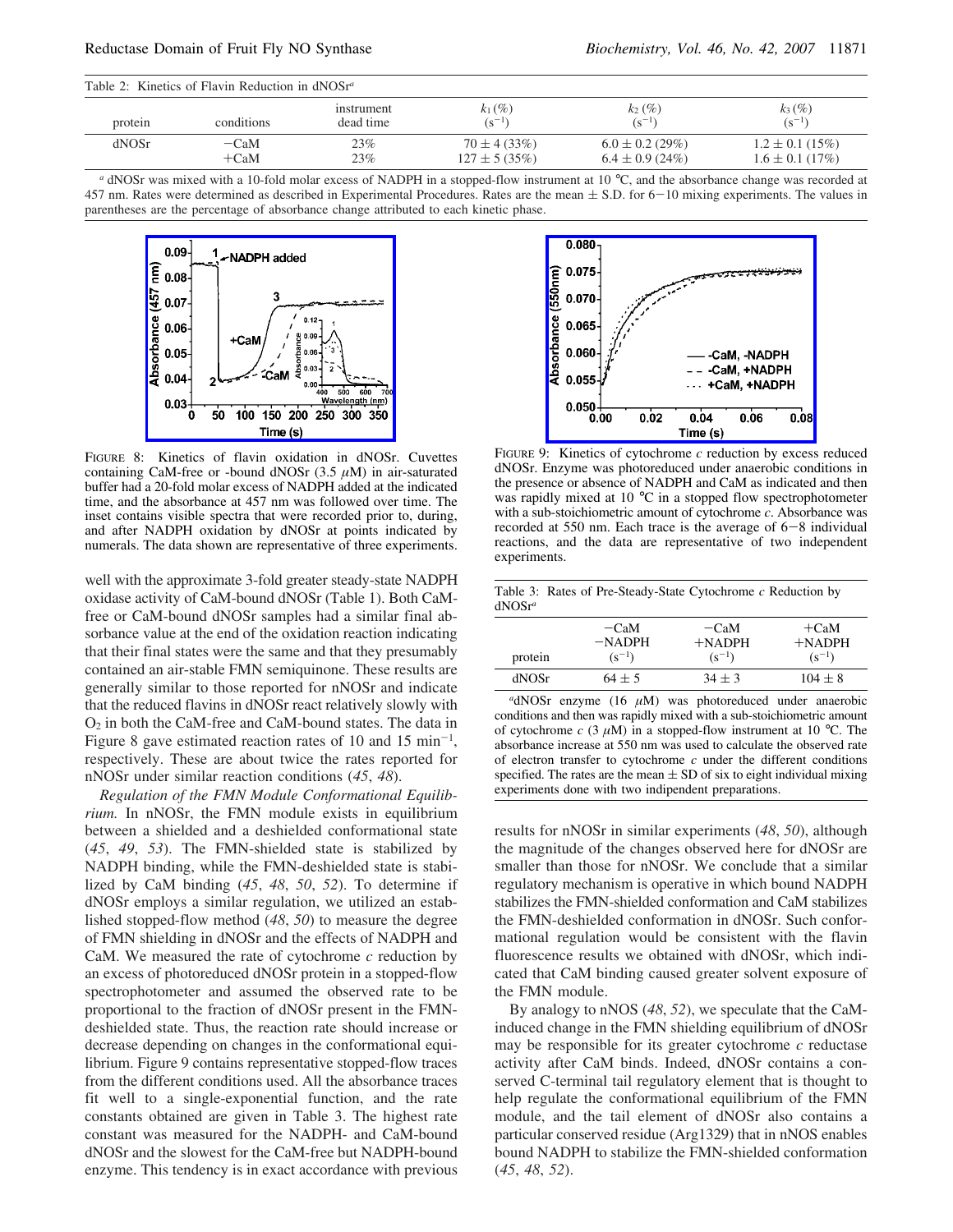*Summary and Perspectives.* dNOSr is only the second CaM-regulated NOS reductase domain to be characterized at this level of detail (the other being nNOS). The similarities and differences we observed between dNOSr and the mammalian nNOSr regarding catalysis and regulation of electron transfer provide insight from an evolutionary and protein structure-function standpoint. For example, the ability of CaM and NADPH to shift the conformational equilibrium of the FMN module in opposite directions and impact the enzyme's cytochrome *c* reductase activity in kind appears to be conserved in dNOS and nNOS. This is consistent with both enzymes conserving the protein structural elements that are thought to enable regulation, including the C-terminal tail and autoinhibitory insert (Figure S1, Supporting Information) (*18*, *54*).

Given that *Drosophila* express only one type of NOS, all roles for NO in *Drosophila* including its larval development (*30*) and host defense (*34*, *35*) must manifest through the regulation of dNOS. It makes sense that an organism would utilize a CaM-regulated NOS in signal transduction cascades that operate during development. Likewise, having a NOS enzyme whose reductase domain can support a high rate of electron transfer (as judged here by cytochrome *c* reductase activity) may presumably enable greater rates of NO synthesis as required in host defense. But, it is interesting that *Drosophila* must rely on a  $Ca^{2+}$ -activated NOS for host defense, whereas mammals express a  $Ca^{2+}$ -independent NOS for this purpose (*55*). Our data indicate that dNOS requires a  $Ca^{2+}$  concentration for activation by CaM that is between the  $Ca^{2+}$  concentration required by mammalian eNOS and nNOS. This suggests that dNOS might also be activated by post-translational modification, as occurs for eNOS in endothelial cells that undergo shear stress during blood circulation (*56*). In this circumstance, phosphorylation at a Ser residue in the C-terminal tail of eNOS shifts its  $Ca^{2+}$ requirement for CaM binding down to the resting  $Ca^{2+}$  level in the cell and thus activates eNOS for NO synthesis (*44*, *57*, *58*). Although dNOS does not conserve this Ser in its C-terminal regulatory element (it has an Ala in this position; Figure S1, Supporting Information), perhaps a posttranslational modification at another site in dNOS can activate the enzyme for sustained NO release during a host defense response in *Drosophila*.

## **ACKNOWLEDGMENT**

We thank members of the Stuehr and Ghosh laboratories for their assistance and advice.

## **SUPPORTING INFORMATION AVAILABLE**

Sequence alignment of the *Drosophila* NOS reductase domain and other NOS sequences. This material is available free of charge via the Internet at http://pubs.acs.org.

#### **REFERENCES**

- 1. Griffith, O. W., and Stuehr, D. J. (1995) Nitric oxide synthases, properties and catalytic mechanism, *Annu. Re*V*. Physiol. 57*, 707- 736.
- 2. Marletta, M. A., Hurshman, A. R., and Rusche, K. M. (1998) Catalysis by nitric oxide synthase, *Curr. Opin. Chem. Biol. 2*, 656-663.
- 3. Hemmens, B., and Mayer, B. (1998) Enzymology of nitric oxide synthases, *Methods Mol. Biol. 10*, 1-32.
- 4. MacMicking, J., Xie, Q., and Nathan, C. (1997) Nitric oxide and macrophage function, *Annu. Re*V*. Immunol. 15*, 323-350.
- 5. Ignarro, L. J. E. (2000) *Nitric Oxide: Biology and Pathobiology*, Academic Press, San Diego, CA.
- 6. Furchgott, R. F. (1999) Nitric oxide: a unique endogenous signaling molecule in vascular biology, *Biosci. Rep. 19*, 235- 251.
- 7. Muller, U. (1997) The nitric oxide system in insects, *Prog. Neurobiol. 51*, 363-381.
- 8. Adak, S., Aulak, K. S., and Stuehr, D. J. (2002) Direct evidence for nitric oxide production by a nitric-oxide synthase-like protein from *Bacillus subtilis*, *J. Biol. Chem. 277*, 16167-16171.
- 9. Davies, S. (2000) Nitric oxide signaling in insects, *Insect Biochem. Mol. Biol. 12*, 1123-1138.
- 10. Lin, A. W., Chang, C. C., and McCormick, C. C. (1996) Molecular cloning and expression of an avian macrophage nitric-oxide synthase cDNA and the analysis of the genomic 5'-flanking region, *J. Biol. Chem. 271*, 11911-11919.
- 11. Korneev, S. A., Piper, M. R., Picot, J., Phillips, R., Korneeva, E. I., and O'Shea, M. J. (1998) Molecular characterization of NOS in a mollusc: expression in a giant modulatory neuron, *Neurobiology 35*, 65-76.
- 12. Ninnemann, H., and Maier, J. (1996) Indications for the occurrence of nitric oxide synthases in fungi and plants and the involvement in photoconidiation of *Neurospora crassa*, *Photochem. Photobiol. 64*, 393-398.
- 13. Durner, J., Wendehenne, D., and Klessig, D. F. (1998) Defense gene induction in tobacco by nitric oxide, cyclic GMP and cyclic ADP ribose, *Proc. Natl. Acad. Sci. U.S.A. 95*, 10328-10333.
- 14. Paveto, C., Pereira, C., Espinosa, J., Montagna, A. E., Farber, M., Esteva, M., Flawia, M. M., and Torres, H. N. (1995) The nitric oxide transduction pathway in *Trypanosoma cruzi*, *J. Biol. Chem. 270*, 16576-16579.
- 15. Abu-Soud, H. M., Loftus, M., and Stuehr, D. J. (1995) Subunit dissociation and unfolding of macrophage NO synthase: relationship between enzyme structure, prosthetic group binding, and catalytic function, *Biochemistry 34*, 11167-11175.
- 16. Stuehr, D. J, Pou, S., and Rosen, G. M. (2001) Oxygen reduction by nitric-oxide synthases, *J. Biol. Chem. 276*, 14533-14536.
- 17. Pfeiffer, S., Mayer, B., and Hemmens, B. (1999) Nitric oxide: chemical puzzles posed by a biological messenger, *Angew. Chem., Int. Ed. 38*, 1714-1731.
- 18. Roman, L. J., Martasek, P., and Masters, B. S. (2002) Intrinsic and extrinsic modulation of nitric oxide synthase activity, *Chem. Re*V*. 102*, 1179-1190.
- 19. Rozhkova, E. A., Fujimoto, N., Sagami, I., Daff, S. N., and Shimizu, T (2002) Interactions between the isolated oxygenase and reductase domains of neuronal nitric-oxide synthase. Assessing the role of calmodulin, *J. Biol. Chem. 277*, 16888-16894.
- 20. Ghosh, D. K., Abu-Soud, H. M., and Stuehr, D. J. (1995) Reconstitution of the second step in NO synthesis using the isolated oxygenase and reductase domains of macrophage NO synthase, *Biochemistry 34*, 11316-11320.
- 21. Chen, P. F., Tsai, A. L., Berka, V., and Wu, K. K. (1996) Endothelial nitric-oxide synthase. Evidence for bidomain structure and successful reconstitution of catalytic activity from two separate domains generated by a baculovirus expression system, *J. Biol. Chem. 271*, 14631-14635.
- 22. McMillan, K., and Masters, B. S. (1995) Prokaryotic expression of the heme- and flavin-binding domains of rat neuronal nitric oxide synthase as distinct polypeptides: identification of the hemebinding proximal thiolate ligand as cysteine-415, *Biochemistry 34*, 3686-3693.
- 23. Voegtle, H. L., Sono, M., Adak, S., Pond, A. E., Tomita, T., Perera, R., Goodin, D. B., Ikeda-Saito, M., Stuehr, D. J., Dawson, J. H. (2003) Spectroscopic characterization of five- and six-coordinate ferrous-NO heme complexes. Evidence for heme Fe-proximal cysteinate bond cleavage in the ferrous-NO adducts of the Trp-409Tyr/Phe proximal environment mutants of neuronal nitric oxide synthase, *Biochemistry 42*, 2475-2484.
- 24. Feng, C., Tollin, G., Holliday, M. A., Thomas, C., Salerno, J. C., Enemark, J. H., and Ghosh, D. K. (2006) Intraprotein electron transfer in a two-domain construct of neuronal nitric oxide synthase: the output state in nitric oxide formation, *Biochemistry 45*, 6354-6362.
- 25. Garcin, E. D., Bruns, C. M., Lloyd, S. J., Hosfield, D. J., Tiso, M., Gachhui, R., Stuehr, D. J, Tainer, J. A., and Getzoff, E. D.